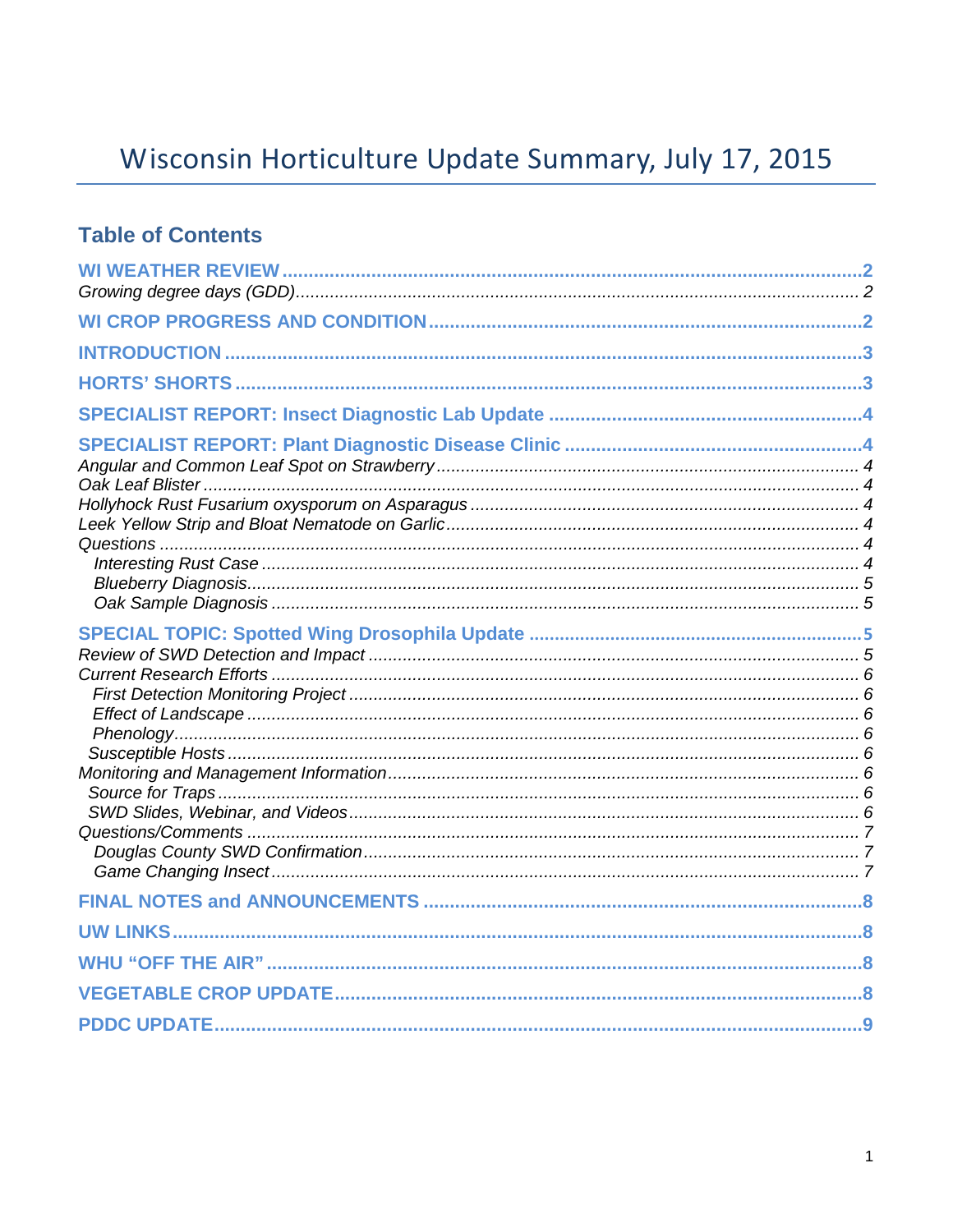## **WI WEATHER REVIEW**

Brief hot humid weather at the start of the week was followed by cooler and drier conditions. A complex of strong to severe thunderstorms on July 13 produced damaging winds, heavy rainfall and large hail in western and southern Wisconsin for the fourth Monday in a row. In some of the wettest areas, the latest round of rain led to additional flooding, fieldwork delays, and declines in crop conditions. After the storms cleared, drier weather with comfortable temperatures and lower humidity values prevailed until showers returned later in the week. The seasonable mid-July temperatures promoted continued development of summer crops and maintained overall positive crop prospects. More than 29% of the state's soybeans are blooming and 96% of the oats crop is heading. Despite minor declines in some areas due to surplus moisture and storm damage, crop ratings remain very favorable with 81-95% of corn, potato and soybean acres reported in good to excellent condition. (Issue No.13 of Wisconsin Pest Bulletin)

Average soil temperatures at 2" as of July 18, 2015: Hancock 77.7, Arlington 80.7 [\(http://agwx.soils.wisc.edu/uwex\\_agwx/awon/awon\\_seven\\_day\)](http://agwx.soils.wisc.edu/uwex_agwx/awon/awon_seven_day)

### **Growing degree days (GDD)**

Growing degree days is an accumulation of maximum and minimum temperature averages as related directly to plant and insect development. This week, the GDD<sub>mod50</sub> in Wisconsin ranged from 840 to 1435. Following is a list of DD as of July 15, 2015 for the following cities: Appleton-1146 Bayfield-840; Beloit-1425; Big Flats-1265; Crandon-923; Crivitz-969; Cumberland-1130; Eau Claire-1275; Fond du Lac-857; Green Bay-1044; Hancock-1265; Hartford-1098; Juneau-1219; LaCrosse-1435; Lone Rock-1227; Madison-1336; Medford-1025; Milwaukee-1031; Port Edwards-1223; Racine-1018; Sullivan-1098; Waukesha-1098; Wausau-1056. To determine the GDD of any location in Wisconsin, use the degree day calculator at the UW Extension Ag Weather webpage:

[http://agwx.soils.wisc.edu/uwex\\_agwx/thermal\\_models/many\\_degree\\_days\\_for\\_date](http://agwx.soils.wisc.edu/uwex_agwx/thermal_models/many_degree_days_for_date)

To put it in perspective, following is an abbreviated list of plant and insect phenological stages in relation to GDD accumulations at which events occur (Ohio State BYGL and

http://www.entomology.umn.edu/cues/Web/049DegreeDays.pdf ): **Dogwood borer, adult emergence, 830**; oakleaf hydrangea, first bloom, 835; **cottony maple scale, egg hatch, 851**; panicle hydrangea, first bloom, 856; **fall webworm, egg hatch (first generation), 867**; **mimosa webworm, egg hatch (first generation), 874**; fuzzy deutzia, full bloom, 884; **winged euonymus scale, egg hatch, 892**; **spruce budscale, egg hatch, 894**; winterberry holly, full bloom, 897; **squash vine borer adult emergence, 900;** panicled goldenraintree, first bloom, 924; June bride littleleaf linden, first bloom, 953; azalea bark scale, egg hatch, 957; **Japanese beetle, adult emergence, 970**; rosebay rhododendron, first bloom, 1,010; June bride littleleaf linden, full bloom, 1,115; bottlebrush buckeye, first bloom, 1,158; Ural falsespirea, first bloom, 1,170; panicled goldenraintree, first bloom, 1251; Rose-of-Sharon first bloom, 1347; **pine needle scale egg hatch-2nd generation**, 1349; **euonymus scale-2nd egg hatch**,1923.

## **WI CROP PROGRESS AND CONDITION**

Copy and paste the following link into your browser to find weather review and reports from around the state for the last two weeks.

[http://www.nass.usda.gov/Statistics\\_by\\_State/Wisconsin/Publications/Crop\\_Progress\\_&\\_Condition/2015/](http://www.nass.usda.gov/Statistics_by_State/Wisconsin/Publications/Crop_Progress_&_Condition/2015/WI_07_19_15.pdf) [WI\\_07\\_19\\_15.pdf](http://www.nass.usda.gov/Statistics_by_State/Wisconsin/Publications/Crop_Progress_&_Condition/2015/WI_07_19_15.pdf)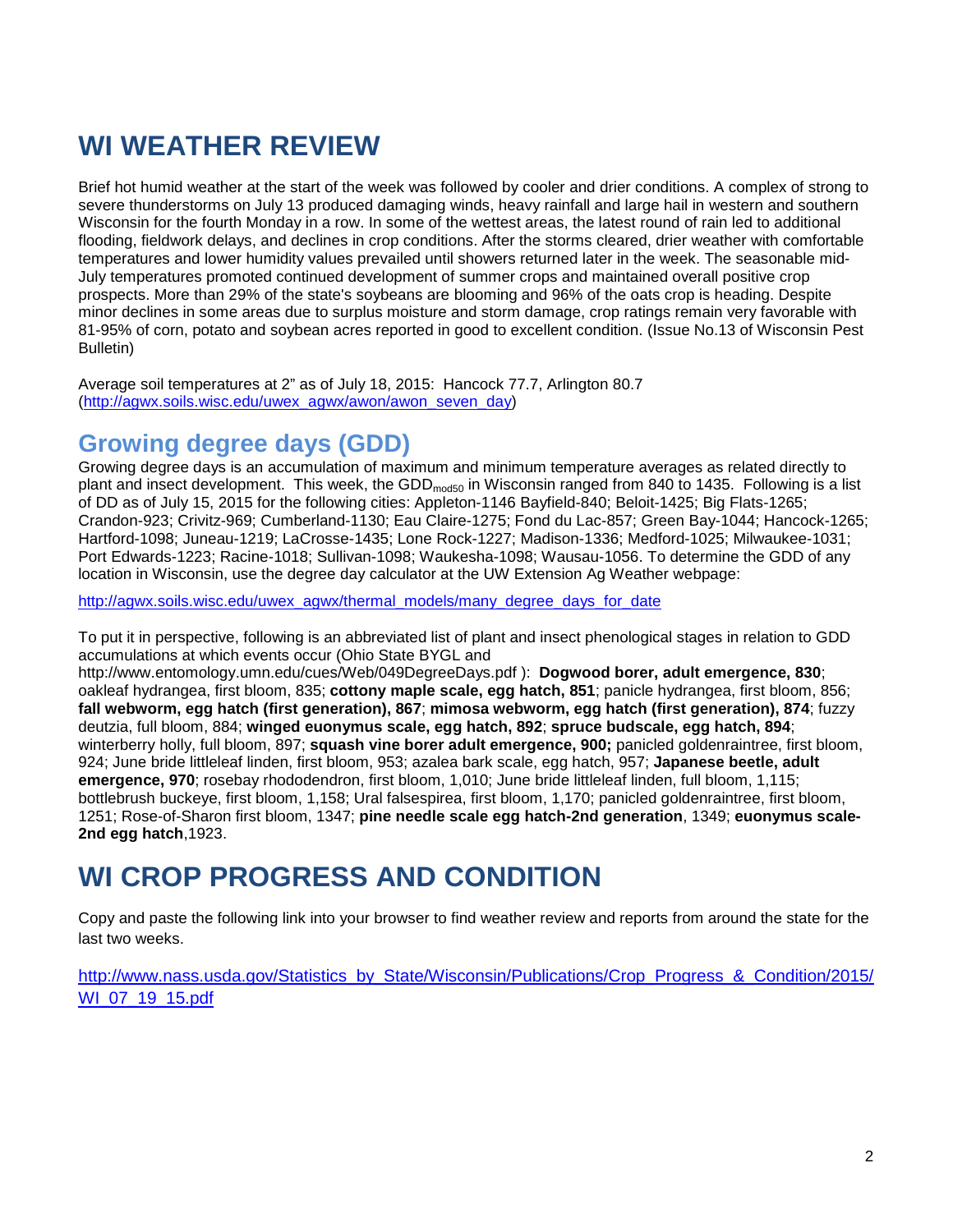## **INTRODUCTION**

The host for today's WHU was Joe Muellenberg from Dane County; PDDC Director Brian Hudelson was the specialist participant and also gave a synopsis of insect activity for PJ Leisch. Christelle Guédot was the special guest giving an update on Spotted Wing Drosophila (SWD). Participants in today's discussions were representatives from the following counties: Dane (Joe Muellenberg), Douglas (Jane Anklam), Eau Claire (Erin LaFaive), Pierce (Diana Alfuth), Portage (Walt), Rock (Christy Marsden), Walworth (Chrissy Wen), Washburn/Sawyer/Burnett (Kevin Schoessow).

## **HORTS' SHORTS**

Agents report the following issues to be of interest this week:

Eau Claire County: We have similar problems as everyone else. We had reports about maples with purple bordered spots, anthracnose, and spindle gall. We are walking people through the cosmetic disorder talk for those. We have had mostly plant ID questions this week. We have had lots of rain. The weather seems off since peas are just setting pods. We are harvesting them along with peppers. We haven't had too many insect calls but our news station reported that pest control companies had contacted them and told them that wasp control calls were higher this year. That surprised me because we haven't had too many calls about wasps. *Comment from Christy: Our local news station also called me and asked if wasp populations were higher.* 

Dane County: We have had many early blight calls, at least 10 in the last month. Other concerns are maples with chlorosis, powdery mildew on cucurbits, and bacterial cankers on fruit trees. EAB is going strong.

Douglas County: This has been an easy year so far insect pest-wise. We consider this season cool and wet. Tomato diseases are slowly starting. Some heat for the bell peppers would be nice. We have had mostly tree questions.

Pierce County: Leaf blights are common. We had a "largest weed" contest at the fair. Chlorosis is occurring due to rain inhibiting nutrient uptake and washing nitrogen out of the soil.

Portage County: We have had confirmation of SWD here. I will wait to publish the find until we get a second confirmation. EAB is here and tree issues are a concern. We have had lots of rain.

Rock County: There is not much different from last week. We are still getting a lot of tree questions. We have seen Septoria on tomatoes and some maples are showing early signs of tar spot.

Walworth County: Mosquito populations are high and millipedes are still everywhere. We have received confirmation on the Asian crazy worm ID from the DNR. Bernie Davis expects we will see more of them.I am working on getting a quick post out to the Wisconsin Gardener facebook page. I will keep the worm in a jar at my office for show and tell since they are so similar to normal earthworms. Septoria and leaf diseases are affecting tomatoes.

Washburn/Sawyer/Burnett Counties: Trees are still the big concern here. Hail damage 2 years ago is still impacting conifers and we have put out press releases regarding Diplodia shoot blight that our forest health expert confirmed. We have apple tree decline with branch dieback and bark splitting. I would like to send Brian some samples just to make sure nothing is going on, because people want to spray something. Do we have a winter injury fact sheet?

*Comment from Brian: Go ahead and send samples because we are seeing a lot of dieback as well, especially in the fruit crops. We are not finding a lot of pathogens though. This is the first week I have actually found an apple sample with fireblight. We have a fact sheet on winter burn but it is geared more toward evergreens.*

Woolly and alder aphids are secreting honeydew all over. We have dodged the bullet so far regarding blights because of our cool weather, but changes in the weather patterns may change that. SWD was found last week and we are getting confirmed observations from backyard growers with small raspberry patches finding larvae in fruit. It surprised me because these are back in the woods. We are now working with blueberry growers for SWD management. Other concerns are pantry pests.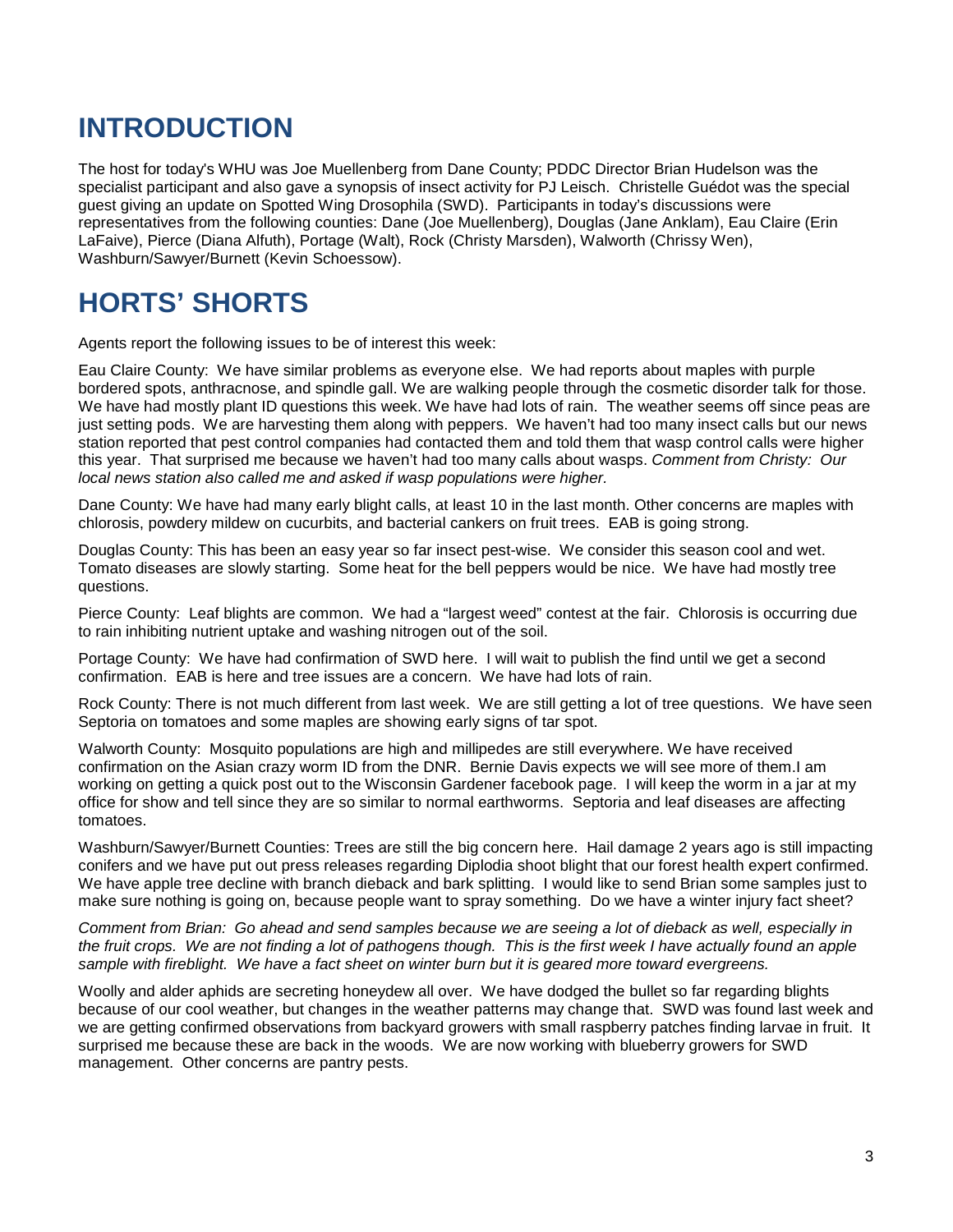## **SPECIALIST REPORT: Insect Diagnostic Lab Update**

*Presented by Brian Hudelson for P. J. Liesch, Assistant Faculty Associate, UW-Madison Department of Entomology, and Manager of the UW-Extension Insect Diagnostic Lab* [pliesch@wisc.edu](mailto:pliesch@wisc.edu)

- Japanese beetles are out and this year's population appears higher than last year. They are out on roses and grapes, but not .
- Magnolia scale is significant this year, but the vulnerable (to control) juvenile stage is out in August.
- Woolly, apple and alder aphids are active.
- Reports of wasps and yellow jackets, both above and below ground, are coming in. The best time to take care of the nests is before they get big.
- SWD is here and you should be checking your raspberries.

## **SPECIALIST REPORT: Plant Diagnostic Disease Clinic**

Presented by Brian Hudelson, Sr. Outreach Specialist, UW-Plant Pathology, and Director of the UW-Extension Plant Disease Diagnostics Clinic (PDDC) [bdh@plantpath.wisc.edu](mailto:bdh@plantpath.wisc.edu)

We are having a banner year. Our sample volume is up 35% over last year already. Leaf diseases are common, a lot of anthracnose is around on a variety of trees and shrubs. We saw angular leaf spot on strawberry, cucumber and pepper, as well as iris leaf spot (the most common disease on iris) and oak leaf blister. TMV and CMV were diagnosed on more tomato samples with a relatively weak reaction, and also CMV on cucurbits. Garlic was diagnosed with Leek Yellow Strip as well as Bloat Nematode.

### **Angular and Common Leaf Spot on Strawberry**

Angular leaf spot is bacterial disease that forms angular spots on leaves. You can identify this by holding the leaf up to the light and looking for very light yellow spots that are delimited by the veins. Common leaf spot has roughly circular ¼ inch spots with a bleached center and darker ring around the edge.

### **Oak Leaf Blister**

This fungal disease is related to Peach Leaf Curl. The sporulating fungus produces structures that look like bags of granulated sugar on the underside of the leaf and these hold the spores.

<http://plantclinic.cornell.edu/factsheets/oakleafblister.pdf>

### **Fusarium oxysporum on Asparagus**

This asparagus sample came in with crown rot. Fusarium oxysporum makes beautiful lavender colonies when grown in culture. Oftentimes it is a vascular pathogen, but in this case it caused crown rot.

### **Leek Yellow Strip and Bloat Nematode on Garlic**

A garlic sample had Leek Yellow Strip fungus which causes blocky, blotchy yellow spots on the leaf blade. The same grower submitted a garlic sample that had stem and bulb (bloat) nematodes. These destructive nematodes burrow into the bulb and cause dry rot.

### **Questions**

### **Interesting Rust Case**

*I saw an interesting case of rust sporulation on crabapple fruit. There were little protrusions on the fruit. Is that something you have seen?* 

Yes. Cedar-Apple Rust belongs to a large family of rust diseases. It is more common to see sporulation on the leaves, but sometimes it is on the fruit. Was it a true apple tree?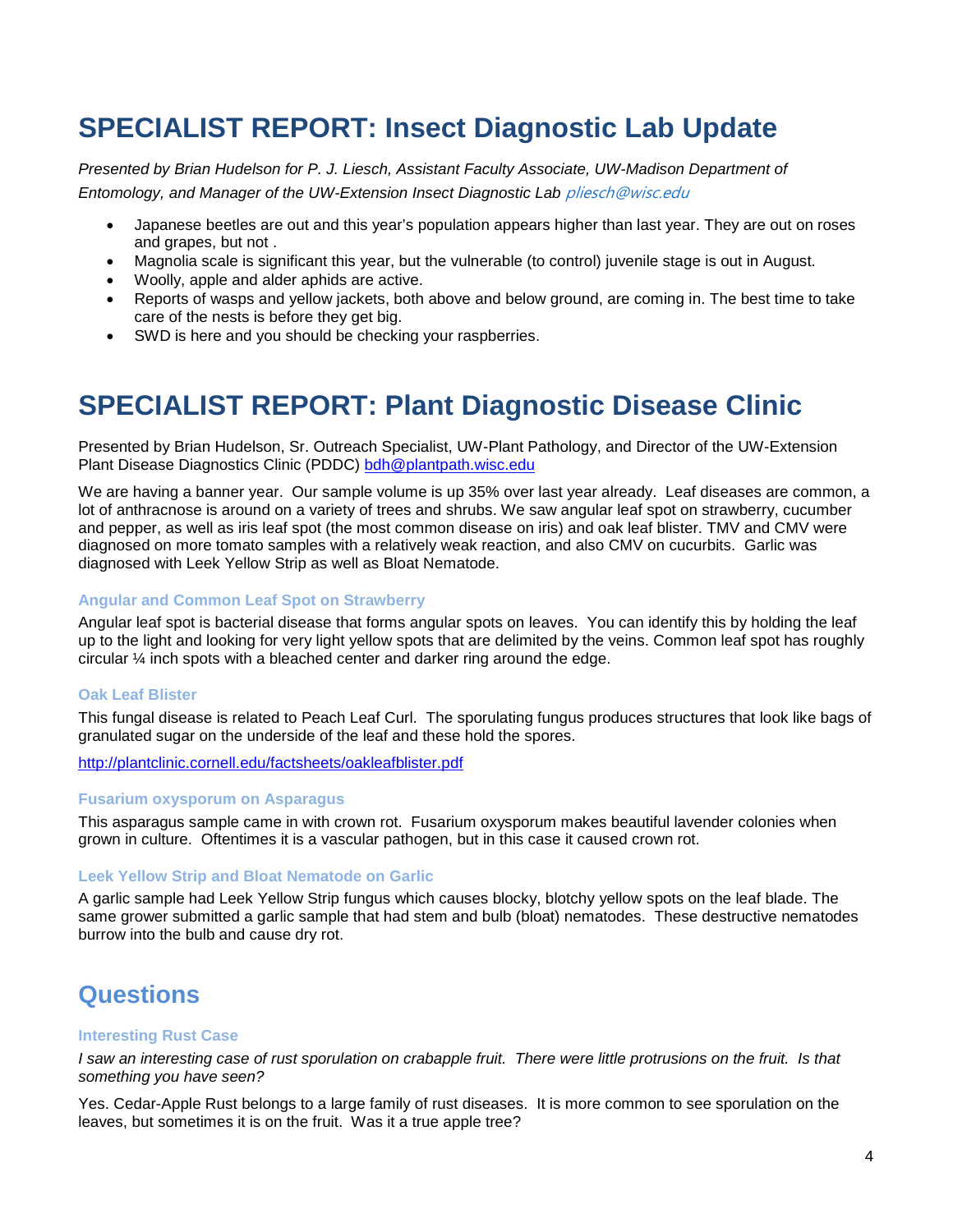### *It was a stressed crabapple.*

Where we see this on fruit, it is usually caused by the variant Cedar Quince Rust and readily goes to hawthorn fruits. You get spiny, salmony colored fruit. There is a great example of a hawthorn with sporulation right outside Russell Labs.

### **Blueberry Diagnosis**

*Do you have an update on the blueberry sample we sent in?*

It had some leaf spot, but no cankers on the stems or root rot were found. There was some interveinal yellowing which could be indicative of a fertility issue.

*We did see some sunken areas on the twigs, with marginal browning on the leaves, sudden leaf drop, followed by death of the bush. These bushes are 5 years old and just starting to bear.*

The grower may want to check the soil pH and also make sure he is watering enough. Try to persuade him to send in more samples for a free follow-up.

*There are healthy plants in the orchard but there are these affected plants and more are showing symptoms. He is fairly knowledgeable.* 

There may be nematode pressure, so you should send in a soil sample to the Nematode Diagnostic Lab. It is the same address as my lab, but address it to the Nematode Diagnostic Lab.

### **Oak Sample Diagnosis**

*Is there anything new about the oak sample diagnosis and whether it is oak wilt or anthracnose? The customer had an arborist look at it and they treated it for anthracnose for two years, but now the arborist says it is oak wilt.*

Nothing new yet, but we are retesting for oak wilt. The sample arrived yesterday. The browning on the leaves did look like anthracnose. We could do a more definitive PCR test where we look for the DNA of the wilt fungus with larger branches, about 2 inches in diameter. With a larger sample, I could also look for two-lined chestnut borer which can cause dieback.

## **SPECIAL TOPIC: Spotted Wing Drosophila Update**

*Presented by Christelle Guédot, Assistant Professor in Horticulture and Fruit Crop Specialist for UW-Extension*

Christelle gave an update on the status of SWD in Wisconsin this year and what projects are going on to monitor it and determine the phenology. She will send a slide presentation later.

### **Review of SWD Detection and Impact**

The insect was first detected in California in 2008. Since then, only 4 states do not have confirmed populations; Arizona, Nevada, New Mexico and South Dakota, although I think one of those probably has confirmed the presence.

It is estimated that crop losses are \$720 million/year with \$130-170 million being spent on control. The economic impact is huge.

In Wisconsin, first detection of adults has been pretty consistent the last three years. Up until this year, our first detection was always in Vernon County. This year that grower did not send in any samples.

- 2013- June 24
- 2014- June 30 in Vernon County, but for the first detection they did not send samples In Wisconsin, 33 counties had confirmed populations and 9 had suspected populations by the end of 2014.
	- 2015- June 28 in Pepin County and June 29 in Dane County
		- July 8-Iowa County
		- July 10- Burnett County, Door County,
		- July 11- Tomah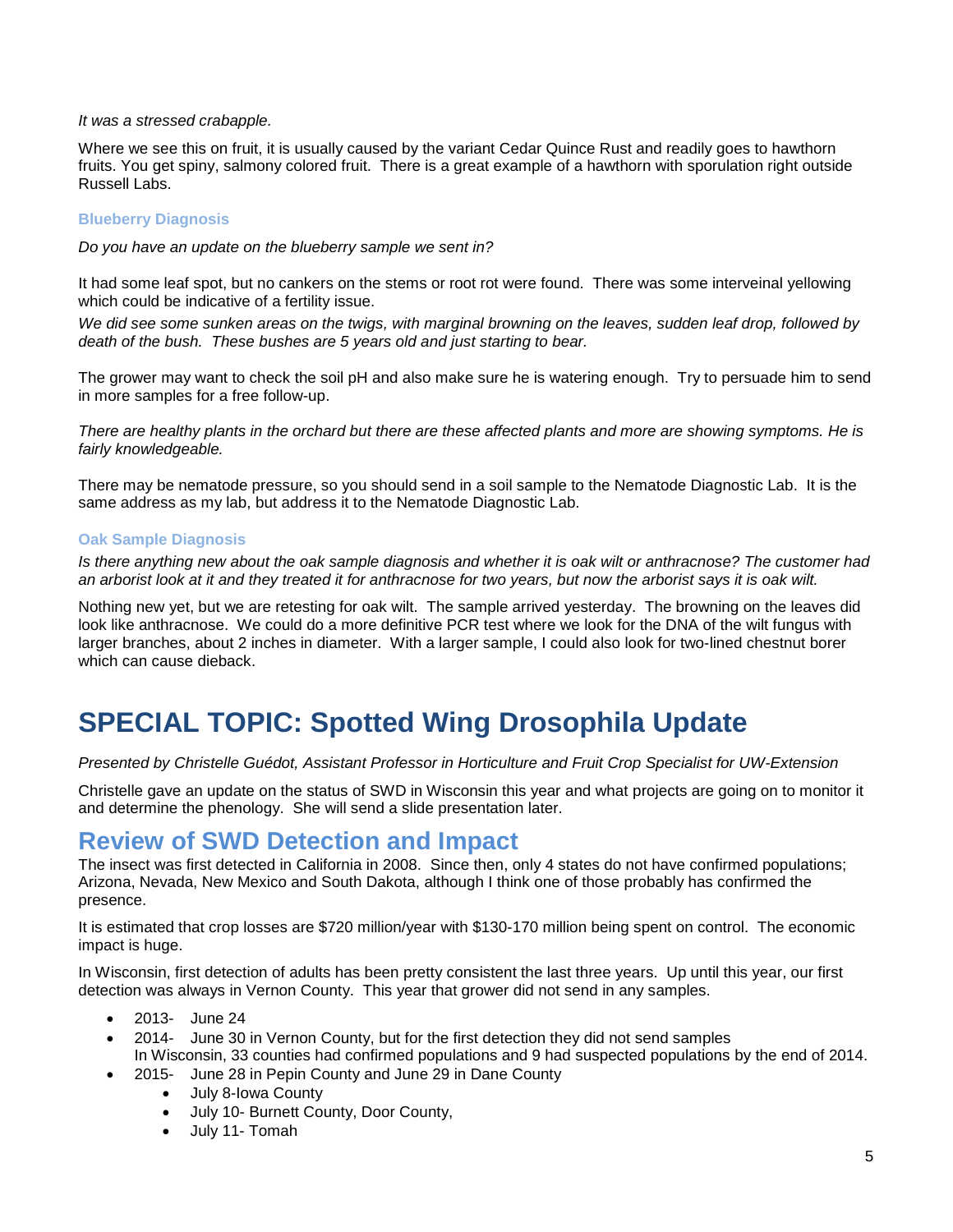- July 15-Washburn County
- July 16-Portage County

Waushara County is suspected. We are currently awaiting confirmation for Vernon and Pierce County this year.

I am not sure we are doing such a great job catching the first flies so we are trying to involve a lot of people. It may actually be everywhere, but in counties where people don't grow a lot of fruit there just may not be anyone monitoring and reporting it. We can't say it isn't in those counties; just that we don't have anyone looking for it. Alternative hosts are mulberry, honeysuckle, and dogwood and many other things.

### **Current Research Efforts**

### **First Detection Monitoring Project**

We are conducting a monitoring project for first detection throughout the state and involving growers and others in the effort. We have an intern who in charge of the monitoring so we can determine phenology. This is a new invasive species so we are trying to figure that out. We are monitoring first detection, peak population, and last observation. Our intern has been out for a couple of weeks, which is why some of the growers dropped out, but now she is back on top of it. If you have suspected SWD, we want to hear about it.

Our website has detailed recommendations on monitoring, sampling, and how to rear the larvae to adults. We used to recommend rearing the larvae out in ziplock bags, but we find the larvae drown in the liquefying berries. It is better to put the lightly crushed fruit in a ziplock container. Cut out the inside of the lid and put cheesecloth or mesh over the top of the container under the lid. Then invert the container and raise it up a little bit so that the liquid drains away. With this method, most of the larvae make it to adulthood. You can send us a picture or the adult flies. You can also send us the fruit to rear out the larvae, but we don't want to be doing that with a lot of fruit, because we have lots of experiments going on.

<http://labs.russell.wisc.edu/swd/>

### **Effect of Landscape**

We also have a Masters student researching the effect of the landscape. For instance, how much woods are in proximity to the cultivated area or what hosts besides cultivated crops are present. We are seeing numbers both high and late in wooded areas. I am not surprised that Kevin was getting reports of people finding the flies in their backyard patches as the woods have lots of alternative hosts.

We have observed that we first detect adults 1-2 weeks earlier if there are lots of wooded areas. Even though they are detected earlier, it doesn't seem to make a big difference in populations. The population curve of the flies in wooded or cultivated areas is comparable once the season ramps up. It was very interesting to find out that even though we saw them earlier it made no difference in populations. Good news for me.

*Comment from Kevin: We were out to a blueberry grower and he had purchased the pheromone traps. He never did get them placed in his orchard, but just left them on his deck about 200 yards from his blueberries. We looked in the traps and they were loaded only with fruit flies, including SWD. We have been using the yeast/sugar traps and catching all kinds of things, but the pheromone traps are really specific. He had the traps out for a couple of weeks and they weren't really even near a fruit crop. It's just a matter of time before SWD is ubiquitous.*

*Christelle: We did a bait comparison a couple of summers ago and were using the Trece pheromone traps. That is where we found the least non-target species. The numbers of flies caught with yeast/sugar is similar to the pheromone traps even though they catch more non-target species. The pheromone traps cost more than making yeast/sugar traps but they don't catch more SWD, so we are sticking with the yeast/sugar.*

*The lab where I did my post-doc researched the chemicals in wine and vinegar which elicited an antennal response from SWD. It is that antennal response that directs the flies to the food source. Those chemicals also attract other drosophila species, but they are specific to fruit flies in general. Did the grower put apple cider vinegar or water in the bottom?*

*Kevin: I am pretty sure it was apple cider vinegar.*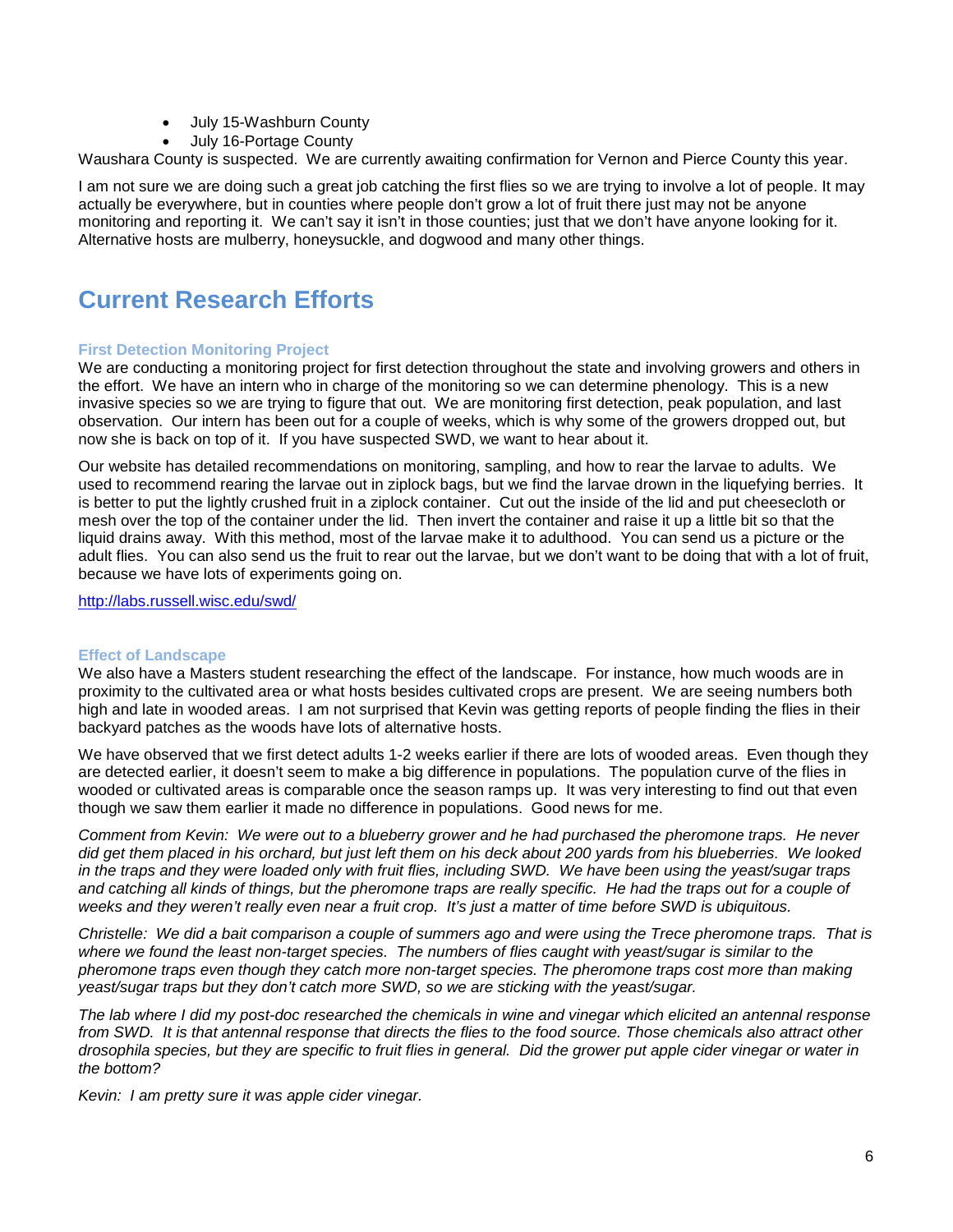*Christelle: It works better with apple cider vinegar. So if people ask you what to use, apple cider vinegar works better. It is also easier to remove the flies from that solution than for the yeast/sugar bait.*

### **Phenology**

We started trapping in May last year, but we didn't see anything in Dane County until July 15. The numbers are low (<20 flies/trap) until mid-August. The numbers build up slowly. The peak is mid-August until the end of September, but the standard errors are big because some traps have very few flies and some catch hundreds or thousands. The very peak was the third week of September where the average was 250 females/200 males per trap but sometimes there are thousands of flies in the traps and we don't know why there is that difference. We don't know if farmers are doing some control or just letting it go, or if there are other crops in the vicinity. All of those factor into the fly density. There are usually more females than males and the number declines until late October. But even though there is no more fruit then, we are still catching flies in traps. These traps were in raspberries and still catching flies even though there was no fruit. On November 11 of last year we still had 20 flies in the trap even though there was snow on the ground and the bait was frozen. We were still trapping on November 25 and the yeast/sugar bait was a popsicle but the population had crashed and we didn't get any flies. We put yellow sticky cards in the traps as well. We surmised that the population had crashed by November 18. Last year was the first year we went all the way through the season until we didn't catch any more flies and that was in mid-November.

Then we didn't get anything in the spring, which makes sense if the population crashes. We also can't separate generations; eggs, larvae, and adults exist concurrently.

We don't know what happens in the winter, but we do expect that they are overwintering here. There is a winter morph which is bigger and darker than the summer morph. Wisconsin has the perfect climate to see it, with our moderate summer temperatures. If it is too hot, then you don't see the winter morph. The winter and summer morphs can be distinguished by looking at the banding on the abdomen; it is all black on the winter morph. We also saw a difference in the ratio of summer to winter morphs as the season progresses. In July and August, we see 100% summer morph. The autumnal equinox triggers a change when the photoperiod and temperature change. In September we see 25% winter morph, in October we see 90% winter morph, and by November, we see 100% winter morph. The adults do not transform from summer to winter morph, but eggs laid in September by the summer morph will hatch into winter morphs.

Besides determining when the winter morph shows up, we have lots of questions on how the winter morph survives the winter. For the winter morphs, we don't know if the females are fully mated with mature eggs and come out in the spring ready to reproduce or if they just have fat reserves with no eggs to hold on through the winter. We know that the 50% mortality for summer morph is 20-30 days at  $34\square$ F, but the 50% mortality for the winter morph is 180 days at  $34$   $\Box$ F

### **Susceptible Hosts**

We are also testing which hosts are susceptible to SWD. We have tested wine grapes, which are not as good a host as raspberry. If the grapes are damaged, the eggs will develop all the way to adults but they develop slower than in raspberries. There has to be a crack or a spot where the stem is removed for them to be able to pierce the fruit. My graduate student did trap flies in the vineyards, but she didn't find them in the grapes. Growers do not need to take control action even if flies are around if they have intact berries. They should check some grapes and see if there are larvae before they spray. We are going to test table grapes this fall. For table grapes, the skin is thinner so it may not be the case that they are unable to lay eggs.

We also know that they will infest aronia berries because growers have reported them, but our tests used purchased berries that had been separated from the stems so there were wounds. Now we are looking to see if the flies infest undamaged berries for both aronia. We are also testing some tart cherries.

### **Monitoring and Management Information**

### **Source for Traps**

Great Lakes IPM sells the Trece traps, but they also sell Scentry traps which are a refinement on the Trece traps. They cost about \$6/trap, but work very well. There is another trap called the Suzuki Trap from Europe, which is actually a bait, but is not yet available commercially. It has a similar yeast/sugar bait. Great Lakes IPM is trying to bring that bait here to sell. All of them are based on the vinegar/wine, yeast/sugar chemicals.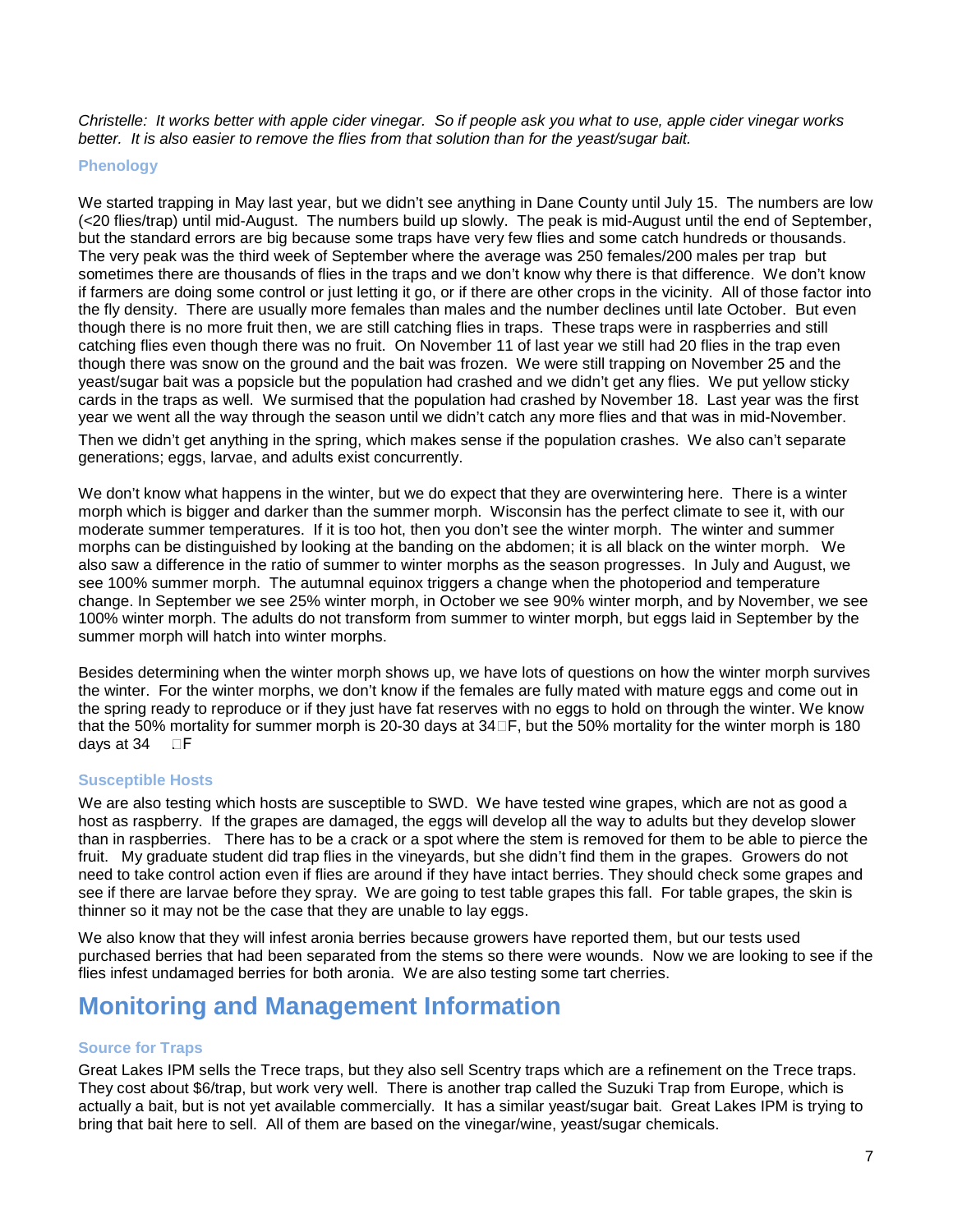#### **SWD Slides, Webinar, and Videos**

My slides have management information. Cornell and Minnesota have recommendations for homeowners of a list of insecticides that homeowners can buy. Entrust® or spinosad products (such as Captain Jack) are the best for homeowner use. Hardcore chemicals are carbamates or organophosphates.

The intern we are sharing with Lisa Johnson did a talk for master gardeners and she is going to turn that talk into a webinar which will be available to everyone. It will have all the information I have talked about with recommendations for different crops. She will also do some videos on how to make traps, how to sample the fruit for larvae, and how to identify SWD.

### **Questions/Comments**

#### **Douglas County SWD Confirmation**

*Do you still want to confirm the SWD observation in Douglas County?*

Yes, please tell where it has been found every year. We report locations weekly on the SWD website.

#### *How should we send the samples for confirmation?*

It is easier for us if you rear the flies, but we can also do that if you are in an unconfirmed county. Send the fruit overnight in a ziplock bag in a box. If you have adults, put them in a vial with ethanol and ship them to us. For confirmation of the female (since they don't have spots on the wings), you need to microscopically examine the ovipositor. You can also send a digital picture if it is an adult make since they have the spot on the wing. Females are a little harder since you need to see the ovipositor, but we did have a grower who sent in a good picture of a female. Pictures of the larvae don't help us because all drosophila larvae look the same. We now have an email address you can send it to so everyone can see it. PJ can also confirm the identity.

### **Game Changing Insect**

*This insect is a game changer and our growers have been caught off guard. We really need to do a lot of outreach*  to educate people on the life cycle, phenology, and control. Control and management options are a tough sell *because we recommend spraying when raspberries are in fruit or flower. All products impact the bees to varying degrees. It will take a while to educate our clients. This is a real bummer because raspberries are the second most popular backyard fruit next to apples. I am looking forward to the webinar.*

I will also get the slides to Brian to post and you are welcome to share them with anyone.

### **FINAL NOTES and ANNOUNCEMENTS**

On July 24, Joy Schelble from Iron County will host and the special topic will be "Attracting Bees", presented by Christy Stewart of the UW-Madison Department of Horticulture.

On July 29 at 4 pm there will be a vineyard walk at the West Madison Ag Station.

The full audio podcast of today's and archived WHU conferences can be found at<http://fyi.uwex.edu/wihortupdate/>

### **UW LINKS**

Wisconsin Horticulture webpage [http://hort.uwex.edu](http://hort.uwex.edu/)

UW Plant Disease Diagnostics webpage<http://labs.russell.wisc.edu/pddc/>

UW Insect Diagnostic Lab<http://www.entomology.wisc.edu/diaglab/>

UW Turfgrass Diagnostic Lab<http://labs.russell.wisc.edu/tdl/>

UW Vegetable Pathology Webpage<http://www.plantpath.wisc.edu/wivegdis/>

UW Vegetable Entomology Webpage [http://www.entomology.wisc.edu/vegento/people/groves.html#](http://www.entomology.wisc.edu/vegento/people/groves.html%23)

UW-Extension Weed Science https://fyi.uwex.edu/weedsci/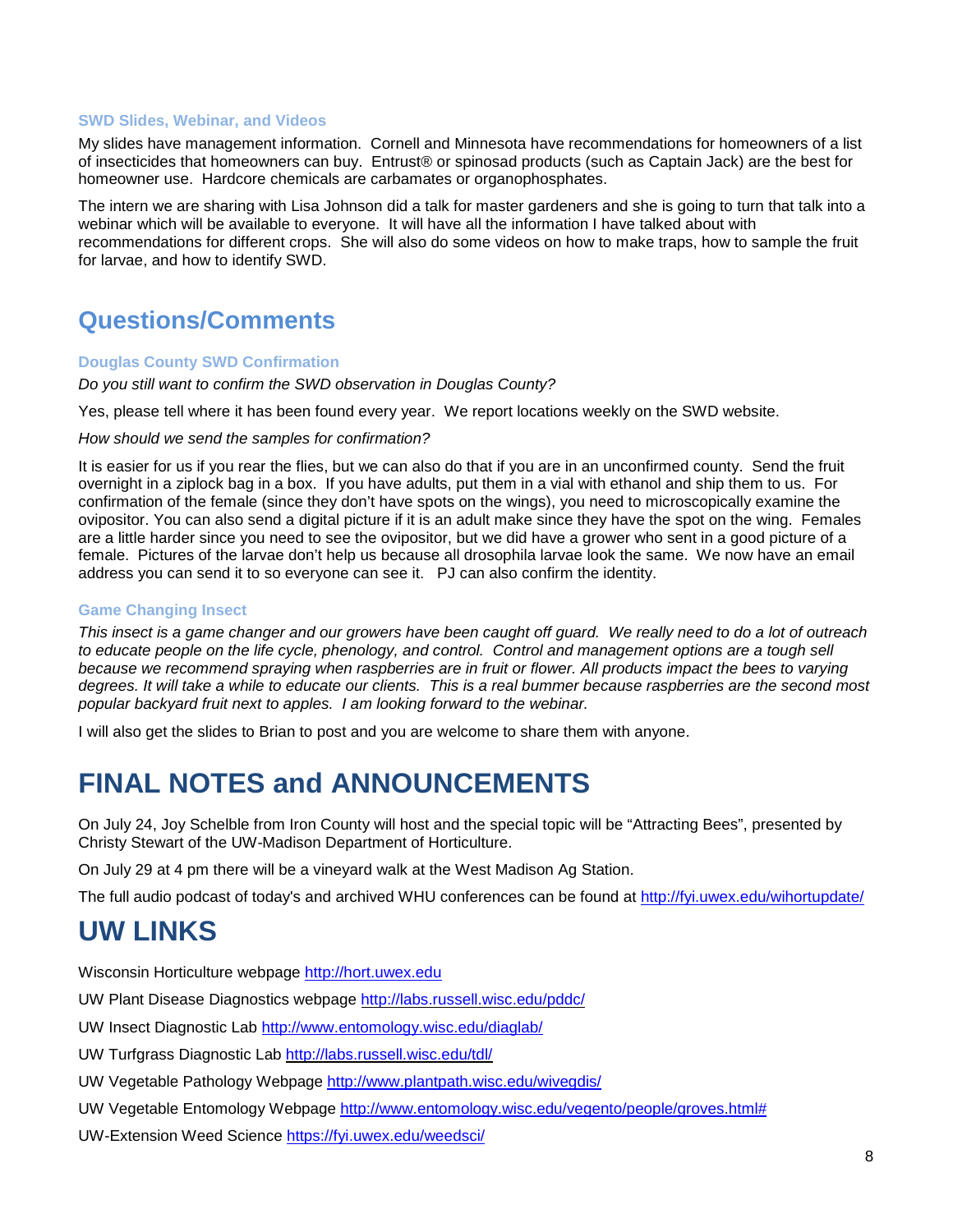UW-Extension Learning Store [http://learningstore.uwex.edu](http://learningstore.uwex.edu/)

UW Garden Facts<http://labs.russell.wisc.edu/pddc/fact-sheet-listing/>

## **WHU "OFF THE AIR"**

During this past week specialists have commented on these issues off the air: None

## **Vegetable Crop Update**

Vegetable Crop Update Newsletters #21, #22, and #23 are available at<http://www.plantpath.wisc.edu/wivegdis/>

Topics in issue #21 (July 9, 2015) include:

• Late blight updates- First report in Wood Co. on potato

Topics in issue #22 (July 14, 2015) include:

- Early blight updates
- Late blight DSVs and updates (first detection in Marquette Co.)
- Cucurbit downy mildew updates
- Hancock ARS Potato Field Day agenda

Please continue to communicate new detections to me or your county agent. My lab (as well as the UWEX clinic) can offer free diagnostics and genotyping. This information is very useful in better understanding the epidemic for best management.

Topics in issue #23 (July 18, 2015) include:

- Early blight updates
- Late blight DSVs and updates (all late blight is US23 so far)
- Cucurbit downy mildew updates

## **PDDC UPDATE**

## *UW-Madison/Extension Plant Disease Diagnostic Clinic (PDDC) Update*

*Brian Hudelson, Sean Toporek, Catherine Wendt, Claire Wisniewski, Jessica Bouchard and Ann Joy*

*The PDDC receives samples of many plant and soil samples from around the state. The following diseases/disorders have been identified at the PDDC from July 11, 2015 through July 17, 2015.*

| <b>PLANT/SAMPLE</b><br><b>TYPE</b>                     | <b>DISEASE/DISORDER</b> | <b>PATHOGEN</b>  | <b>COUNTY</b> |
|--------------------------------------------------------|-------------------------|------------------|---------------|
| <b>DECIDUOUS</b><br><b>WOODY</b><br><b>ORNAMENTALS</b> |                         |                  |               |
| Lilac                                                  | Anthracnose             | Gloeosporium sp. | Milwaukee     |
| Maple (Unspecified)                                    | <b>Powdery Mildew</b>   | Oidium sp.       | La Crosse     |
| Oak (Swamp White)                                      | Anthracnose             | Discula sp.      | Dane          |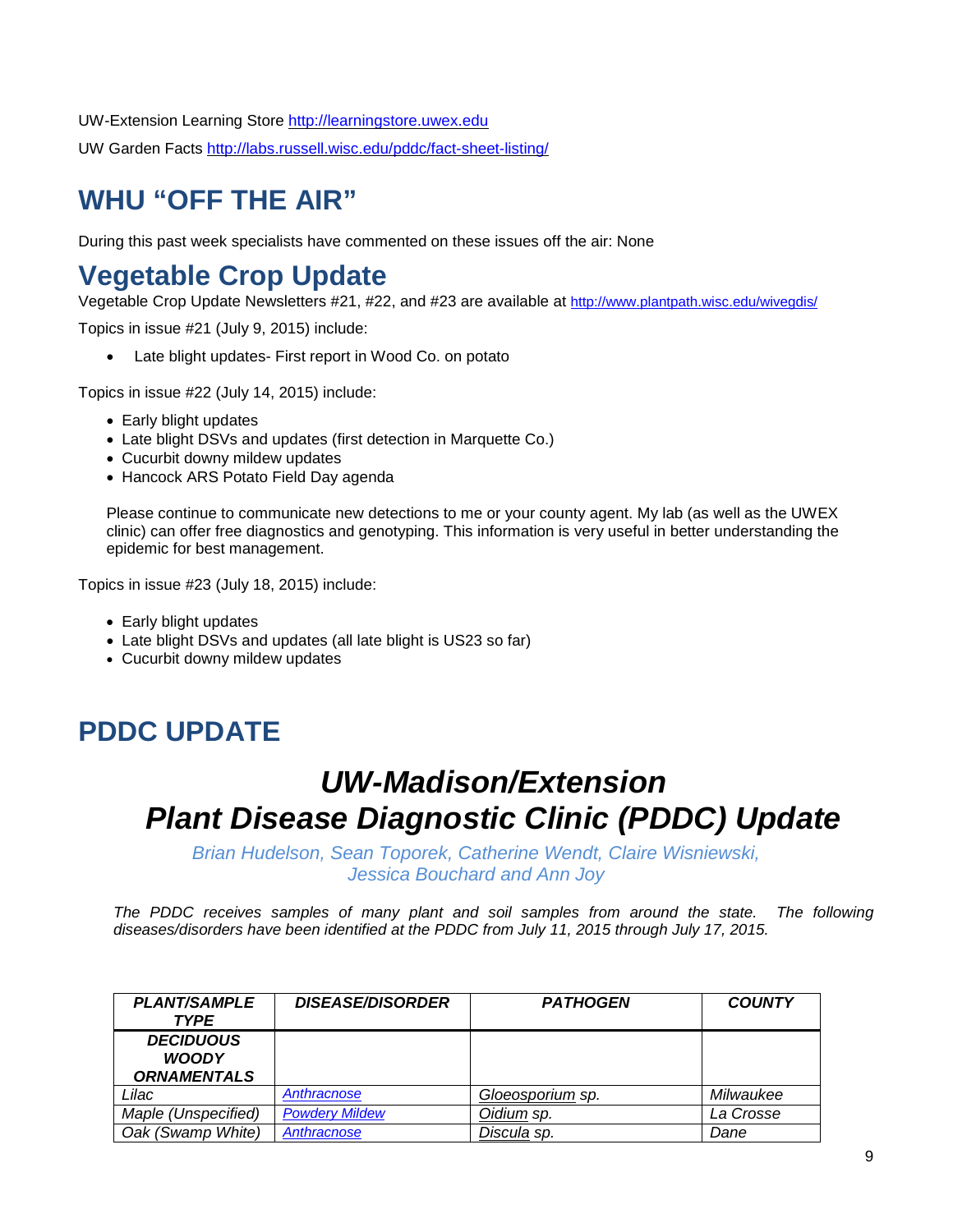|                                         | <b>Chlorosis</b>                        | None                                              | Dane                           |
|-----------------------------------------|-----------------------------------------|---------------------------------------------------|--------------------------------|
| Oak (Unspecified)                       | Monochaetia Leaf Spot                   | Monochaetia sp.                                   | Dane                           |
|                                         | Oak Leaf Blister                        | Taphrina caerulescens                             | Manitowoc                      |
|                                         | <b>Tatters</b>                          | None                                              | Manitowoc                      |
| Pear (Callery)                          | Sphaeropsis Canker                      | Sphaeropsis sp.                                   | Milwaukee                      |
| Spirea                                  | <b>Root/Crown Rot</b>                   | Rhizoctonia sp., Fusarium sp.                     | Waukesha                       |
| Willow                                  | Dothiorella Canker                      | Dothiorella sp.                                   | Sheboygan                      |
| <b>FRUIT CROPS</b>                      |                                         |                                                   |                                |
| Blueberry                               | Gloeosporium Leaf Spot                  | Gloeosporium sp.                                  | Washburn                       |
| Grape                                   | <b>Black Rot</b>                        | Phyllosticta ampelicida                           | Green                          |
| Pear                                    | <b>Black Rot</b>                        | Sphaeropsis sp.                                   | Dane,<br>Waukesha              |
|                                         | Cytospora Canker                        | Cytospora sp.                                     | Dane                           |
|                                         | Frogeye Leaf Spot                       | Sphaeropsis sp.                                   | Waukesha                       |
|                                         | <b>Phomopsis Canker</b>                 | Phomopsis sp.                                     | Dane                           |
| Strawberry                              | <b>Angular Leaf Spot</b>                | Xanthomonas fragariae                             | Columbia                       |
|                                         | Common Leaf Spot                        | Mycosphaerella fragariae                          | Columbia                       |
| <b>HERBACEOUS</b><br><b>ORNAMENTALS</b> |                                         |                                                   |                                |
| Iris                                    | <b>Iris Leaf Spot</b>                   | Heterosporium iridis                              | Waukesha                       |
| <b>NEEDLED WOODY</b>                    |                                         |                                                   |                                |
| <b>ORNAMENTALS</b>                      |                                         |                                                   |                                |
| Pine (Scots)                            | <b>Brown Spot</b>                       | Mycosphaerella dearnessii                         | Winnebago                      |
| Spruce (Black Hills)                    | Rhizosphaera Needle Cast                | Rhizosphaera kalkhoffii                           | Marathon                       |
| Spruce                                  | <b>Rhizosphaera Needle Cast</b>         | Rhizosphaera kalkhoffii                           | Winnebago                      |
| (Unidentified)                          |                                         |                                                   |                                |
| <b>VEGETABLES</b>                       |                                         |                                                   |                                |
| Asparagus                               | <b>Root/Crown Rot</b>                   | Fusarium oxysporum                                | Waushara                       |
| Cucumber                                | <b>Angular Leaf Spot</b>                | Pseudomonas syringae pv.<br>lachrymans            | Portage                        |
| Garlic                                  | Cucumber Mosaic                         | Cucumber mosaic virus                             | Waukesha                       |
|                                         | <b>Leek Yellow Strip</b><br>(Suspected) | Leek yellow strip virus                           | Waukesha                       |
|                                         | Stem and Bulb (Bloat)<br>Nematode       | Ditylenchus dipsaci                               | Waukesha                       |
|                                         | <b>Tobacco Mosaic</b>                   | Tobacco mosaic virus                              | Waukesha                       |
| Onion                                   | <b>Downy Mildew</b>                     | Peronospora destructor                            | Fillmore (MN)                  |
|                                         | <b>Stephylium Leaf Blight</b>           | Stemphylium sp.                                   | Fillmore (MN)                  |
| Pepper                                  | <b>Bacterial Spot</b>                   | Xanthomonas sp.                                   | Washington                     |
|                                         | Syringae Leaf Spot                      | Pseudomonas syringae                              | Washington                     |
| Pumpkin                                 | Cucumber Mosaic                         | Cucumber mosaic virus                             | <b>Jefferson</b>               |
| Squash                                  | <b>Cucumber Mosaic</b>                  | Cucumber mosaic virus                             | <b>Jefferson</b>               |
| Tomato                                  | <b>Bacterial Canker</b>                 | Clavibacter michiganensis<br>subsp. michiganensis | Sheboygan,<br>Waushara         |
|                                         | Cucumber Mosaic                         | <b>Cucumber mosaic virus</b>                      | Green,<br>Oconto,<br>Sheboygan |
|                                         | <b>Fusarium Wilt</b>                    | <b>Fusarium oxysporum</b>                         | Waushara                       |